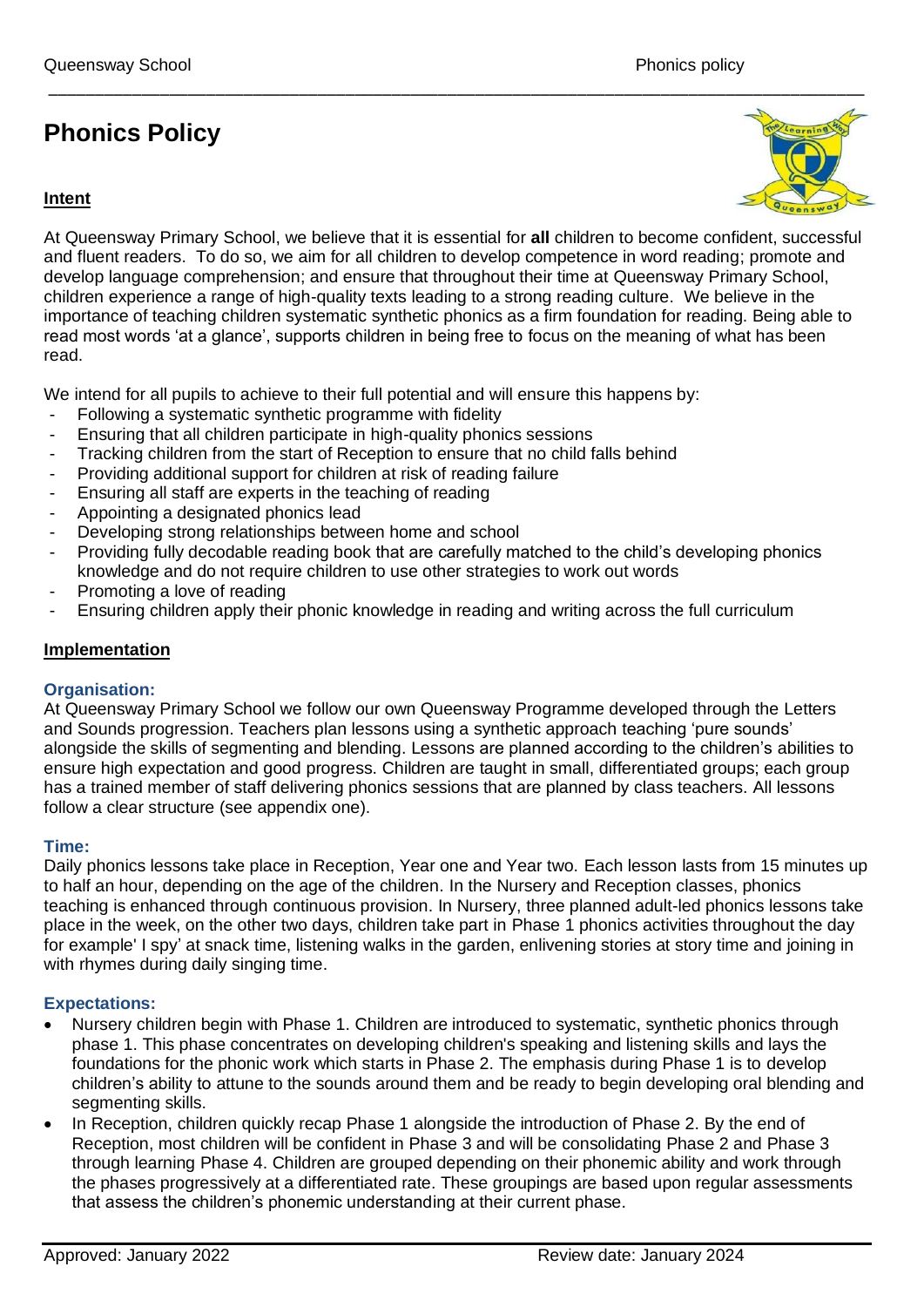- Children in Year One would be expected to start Phase 5 where they broaden their knowledge by learning new graphemes and alternative pronunciations.
- Children in Year two will revisit Phase 5 developing a variety of spelling strategies including word specific spellings, spelling of words with prefixes and suffixes, doubling and dropping letters where necessary. After Phase 5 is completed, teachers use 'No Nonsense Spelling' as a framework for spelling lessons.

\_\_\_\_\_\_\_\_\_\_\_\_\_\_\_\_\_\_\_\_\_\_\_\_\_\_\_\_\_\_\_\_\_\_\_\_\_\_\_\_\_\_\_\_\_\_\_\_\_\_\_\_\_\_\_\_\_\_\_\_\_\_\_\_\_\_\_\_\_\_\_\_\_\_\_\_\_\_\_\_\_\_\_\_\_\_\_\_

#### **Teaching sequence:**

Please refer to the document 'Queensway progression of graphemes and common exception words 2021/22.'

#### **Pseudo words:**

Wherever possible sounds are taught in context, but pseudo words, called nonsense words, are introduced at Queensway in Year 1 in order to prepare children for the Phonics Screening Test where they are used to assess the children's ability to decode words using their phonics strategies.

#### **Terminology:**

Consistent terminology is used across the school with teachers using a phonics planning checklist to ensure fidelity to our approach. All children are exposed to vocabulary such as graphemes, phonemes, digraphs, clusters, non-sense words and dots and dashes.

#### **Environment and resources:**

Every class from Reception to the end of KS1 have a phonics display boards. In Reception, displays include Phase 2, 3 and 5 and in KS1 Phase 3, 4 and 5 are displayed. When the children participate in their phonic groups, they are in rooms or areas where they have access to phonics displays. Children have access to a sound mat in phonics lessons and while they are writing.

#### **Blending and segmenting:**

Adults use stretchy hands to model segmenting and blending. This allows the children to use this approach when they are working independently to read and write words within their phonic lessons and other areas of the curriculum.

#### **Common exception words (tricky words):**

At Queensway we follow the letters and sounds program of teaching of tricky words. The common exception words, as set out in the National Curriculum for years 1 and 2, are taught alongside these words in KS1.

#### **Decodable readers:**

Decodable books are in a central area for Reception classes and KS1. They are organised in Phases 2,3, 4, and 5. Children take a reading book home known as their '**practise book'** which is fully decodable and matches their phonics knowledge. Children are expected to read their practise book three times before it is changed. In addition, the children are given a '**book talk'** book to enjoy and discuss with an adult at home. Decodable readers can be used for 1:1 reading and books that are sent home for reading.

#### **Dictation:**

Dictation is included in every phonics lesson. Adults encourage the children to internalise the sentence by repeating in various voices and counting the words on their fingers before they write the sentence down.

#### **Enhancement offer:**

In the Reception classes, children have additional opportunities to practise and apply their phonics through continuous provision. In Year 1 and Year 2, children who have been identified as needing additional support have additional phonics during the school day.

#### **Challenge:**

To provide extension and challenge, children are encouraged to spell more complex words when applying their phonic knowledge. For example, when working on 'oi' grapheme most children will be spelling words like boil and oil, whereas some children will be spelling words like avoid and ointment. Phoneme spotter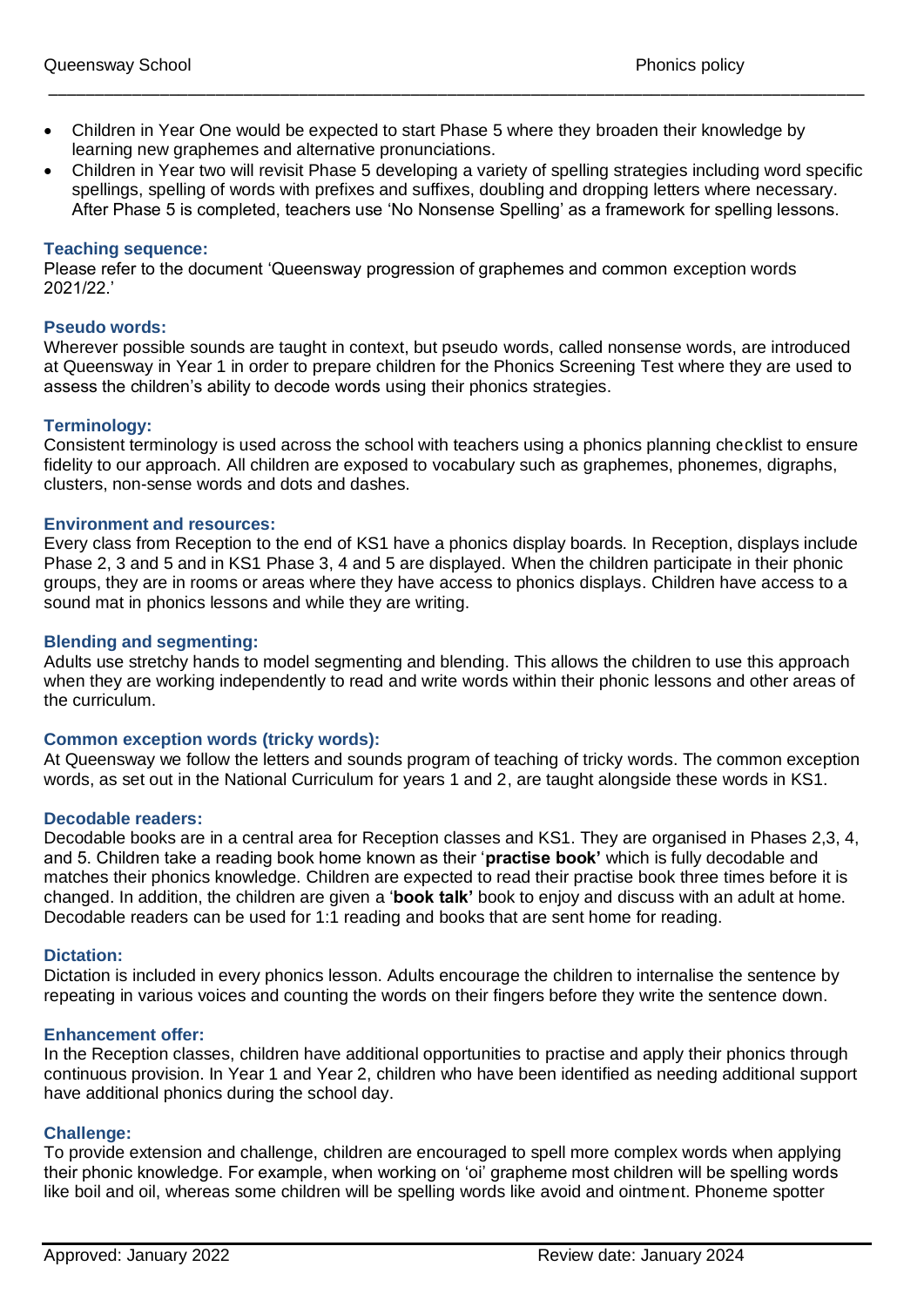stories will have alternative graphemes. Children are challenged to create their own sentences using what they have been learning in phonics. In addition, opportunities to apply grammar learning is incorporated in phonics lesson planning.

\_\_\_\_\_\_\_\_\_\_\_\_\_\_\_\_\_\_\_\_\_\_\_\_\_\_\_\_\_\_\_\_\_\_\_\_\_\_\_\_\_\_\_\_\_\_\_\_\_\_\_\_\_\_\_\_\_\_\_\_\_\_\_\_\_\_\_\_\_\_\_\_\_\_\_\_\_\_\_\_\_\_\_\_\_\_\_\_

#### **Children at risk of reading failure:**

Children are assessed on a regular basis (every six weeks and at the end of a Phase) in phonics in order to ensure that action is taken if they are at risk of falling behind. Teachers plan bespoke, additional phonics sessions as appropriate. In addition, children identified as a concern in reading receive additional 1:1 reading sessions that are planned by the class teacher to focus all adults on appropriate next steps. Class teachers share their concerns with parents informing them that their child is receiving additional 1:1 reading; parents are encouraged to read with their child on a daily basis at home.

#### **Older children in KS2:**

Children moving into KS2 who have not passed their phonic screening test continue with phonic sessions tailored to meet their specific needs. Teachers have detailed and thorough handover in the Summer Term sharing assessment information regarding phonics. Sessions continue to follow the format of lesson in KS1. These children continue to have access to resources in writing that support their phonic application. Additionally, teachers have access to decodable books that a better suited to the maturity of children in KS2. Their progress would be monitored termly as in KS1.

#### **Home school links:**

Every year, parents of children starting Reception are invited to a Phonics Workshop to explain how phonics is taught and how parents can support their children at home. Parents have access through a school website to Youtube clips explaining how the phonemes are sounded in lessons. Additionally, as part of our shared lessons, parents could be invited to watch a phonics lesson in action. We provide information for parents on how to read with their child-in a leaflet and with two Youtube clips. Again, this can be accessed through our school website. In KS1 and year 3 and 4, all children have a reading diary that goes home with their reading book to record home reading sessions.

#### **CPD:**

All new staff are given phonics training so we can ensure fidelity to our approach; they would also have opportunities as part of their induction to watch and reflect on the teaching of phonics by an experienced staff member. All staff are given refresher training every year. Any new teachers who are planning phonics would be given support by the phonics leader as appropriate. The Phonics Leader is given management time to monitor the planning and teaching of phonics. Observations are reported back on school monitoring forms with next steps and a date of return to check any actions. This is overseen by the Senior Leadership Team.

#### **Assessment:**

- Initial baseline at the start of every new academic year
- Regular assessments every short term-this would be formative using feedback from adults, planning feedback and feedback in Blue Reading Record Books
- Assessments at the end of a Phase
- There are 3 formal assessment points in the year-phonics and reading would be part of this
- Phonics Leader, KS1 Phase Leader and EYFS Leader have an overview of progress in each class
- Teachers complete school tracking sheets to record progress
- The **Phonics Screening Check** takes place in the Summer Term for Year 1 children. The Phonics Leader Carries out the assessments, records and reports the results. The results are shared with parents in their school report.

#### **Monitoring, evaluation and development:**

Planning, teaching and assessment in Phonics across the school is monitored by the Phonics Leader as part of our regular monitoring by the Senior Leadership Team. Monitoring is linked to the School Development Plan, next steps that have arisen from previous monitoring or areas of concern in children's progress. In addition, the Reading Leader monitors reading including observing teaching, and, scrutinising planning,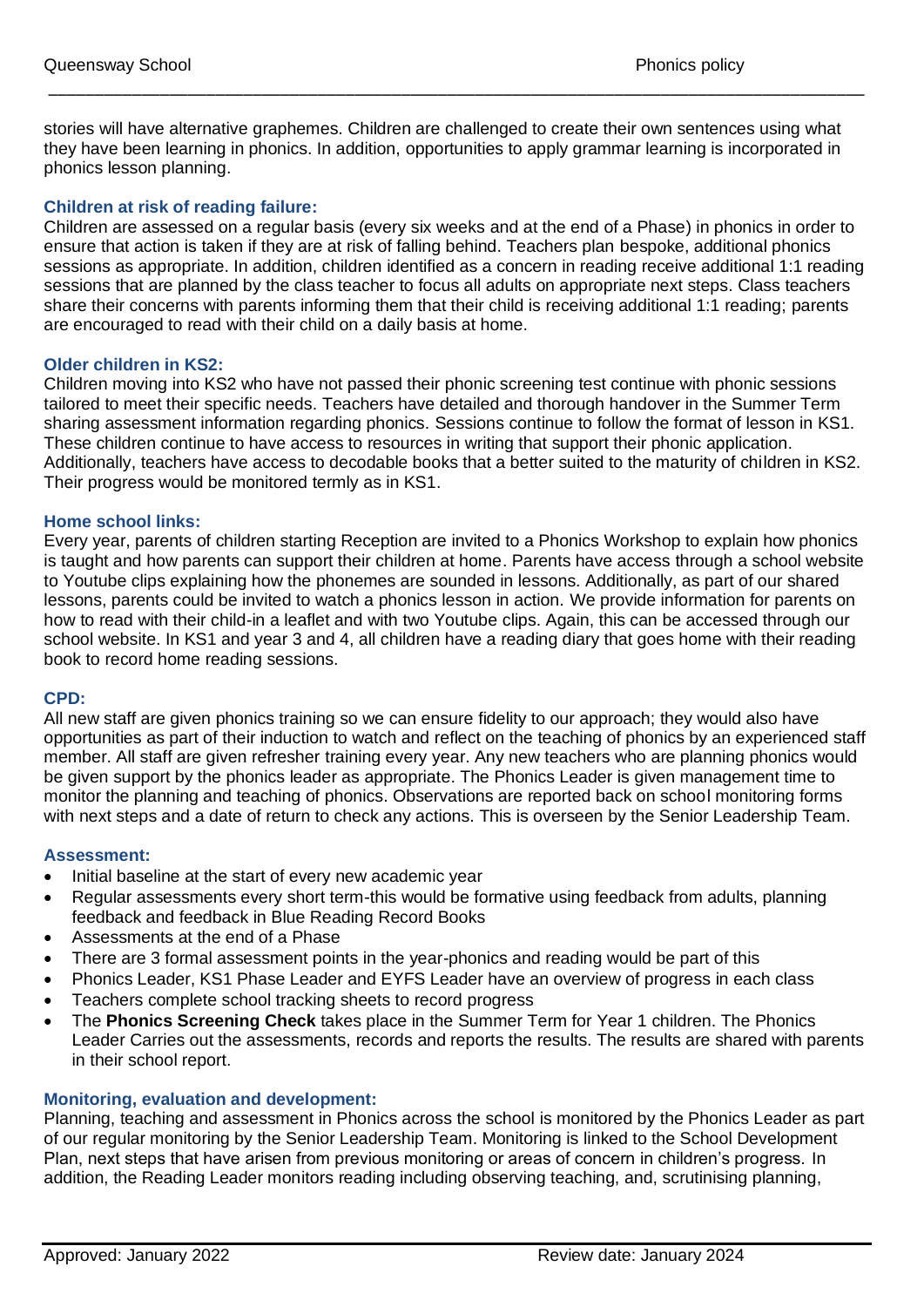records, moderation and analysing summative assessment data. The Reading Leader presents a report regarding attainment and progress to governors after each assessment point (December, April and July).

\_\_\_\_\_\_\_\_\_\_\_\_\_\_\_\_\_\_\_\_\_\_\_\_\_\_\_\_\_\_\_\_\_\_\_\_\_\_\_\_\_\_\_\_\_\_\_\_\_\_\_\_\_\_\_\_\_\_\_\_\_\_\_\_\_\_\_\_\_\_\_\_\_\_\_\_\_\_\_\_\_\_\_\_\_\_\_\_

#### **Impact**

### **Phonics Screening**

| Year     | % of all Pupils who<br>passed phonics<br>screening | % of PP Pupils who<br>passed phonics<br>screening | % of pupils on SEND<br>register who passed<br>phonics screening |
|----------|----------------------------------------------------|---------------------------------------------------|-----------------------------------------------------------------|
| 2018     | 90%                                                | 81%                                               | 60%                                                             |
| 2019     | 95%                                                | 88%                                               | 78%                                                             |
| 2020     | 75%                                                | 76%                                               | 14%                                                             |
| Covid-19 |                                                    |                                                   |                                                                 |
| 2021     | 76%                                                | 88%                                               | 22%                                                             |
| Covid-19 |                                                    |                                                   |                                                                 |

#### **Reading Results at KS1**

| Year | % of all pupils who<br>reached expected | % of PP pupils who<br>reached expected | % of pupils on SEND<br>register who reached<br>expected |
|------|-----------------------------------------|----------------------------------------|---------------------------------------------------------|
| 2018 | 71%                                     | 75%                                    | 28%                                                     |
| 2019 | 79%                                     | 64%                                    | 8%                                                      |
| 2020 | No official data due to Covid-19        |                                        |                                                         |
| 2021 | No official data due to Covid-19        |                                        |                                                         |

In observations made by the Headteacher and senior leadership team, it has been noted that children use Queensway phonic resources to write with independence, applying their phonic knowledge. In addition, teachers model the use of these resources in the teaching of writing. Book scrutinies by the Writing Leader support these observations.

Through regular monitoring, the Phonics Leader ensures that phonics is being taught with consistency and fidelity. Next steps are communicated through the school's system of monitoring and followed up at a time agreed by the class teacher and the senior leadership team.

#### **Review**

This policy will be reviewed every three years by the Headteacher and SLT on behalf of the Quality of Education Committee.